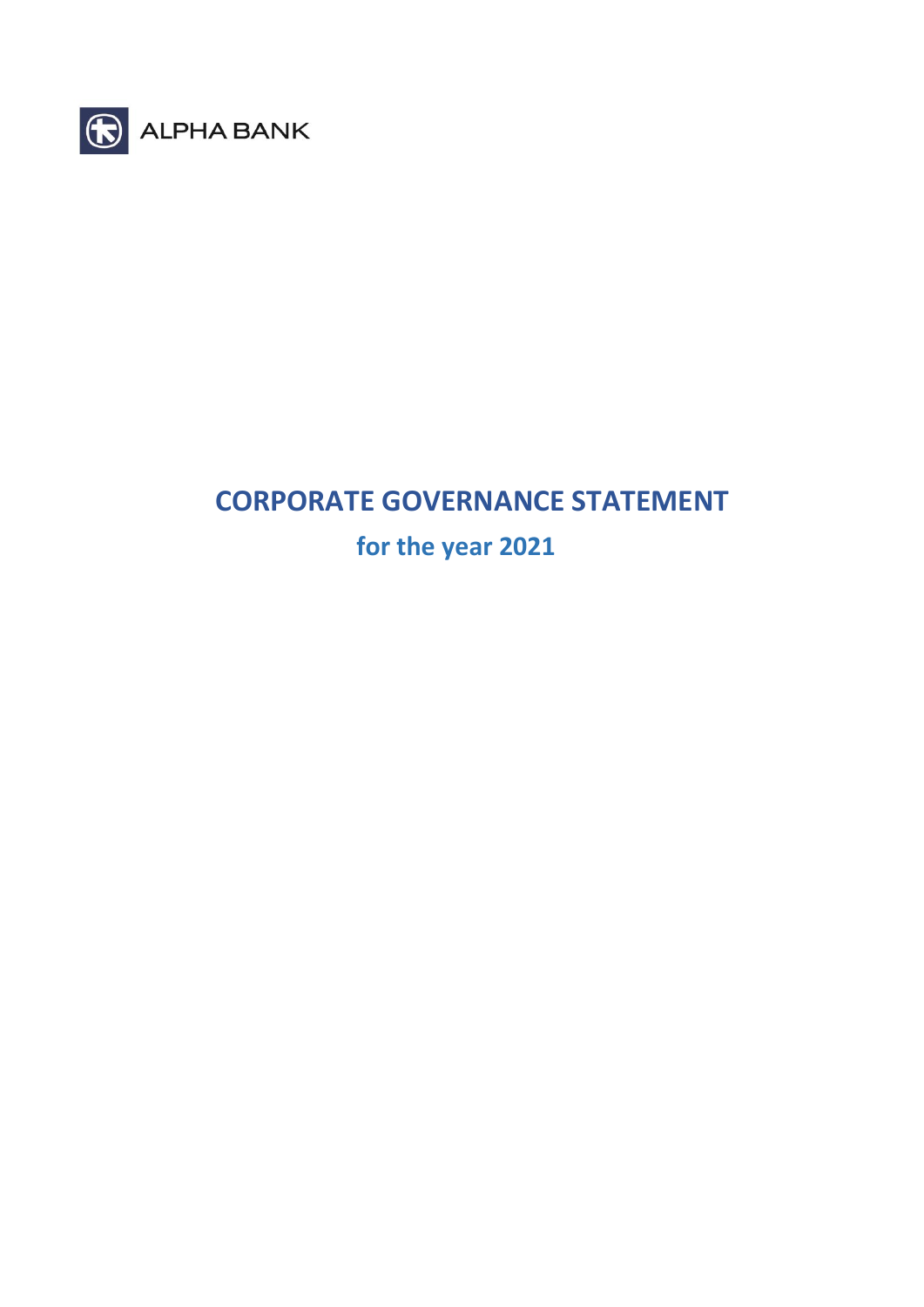# **Corporate Governance Statement for the year 2021**

# **A. INTRODUCTION**

Further to the resolution dated 2.4.2021 of the Extraordinary General Meeting of Shareholders and the registration in the General Commercial Registry (G.E.MI.), on 16.4.2021, of the decision of the Ministry of Development and Investments, which approved the demerger of the société anonyme under the corporate name "ALPHA BANK SOCIETE ANONYME" (the "Demerged Entity"), by way of hive-down of the banking business sector with the incorporation of a new company - credit institution (the "Demerger"), as well as the new company's Articles of Incorporation, the Bank under the corporate name "ALPHA BANK SOCIETE ANONYME" (the "Bank") was incorporated on April 16, 2021, with Registration Code Number 159029160000 in the General Commercial Registry and with Tax Registration Number 996807331.

Taking into consideration the corporate governance structure of the Bank and its Parent Company, i.e. Alpha Services and Holdings S.A. (the "Company"), the present Corporate Governance Statement is supplemented by the Corporate Governance Statement of the Company and needs to be read in conjunction with the latter. The Corporate Governance Statement of the Company has been included in the Annual Report for the year 2021 of Alpha Services and Holdings S.A. and is also available on the websit[e www.alphaholdings.gr.](http://www.alphaholdings.gr/)

#### **B. CORPORATE GOVERNANCE CODE**

The Bank, following a resolution of the Board of Directors, adopted the Hellenic Corporate Governance Code of the Hellenic Corporate Governance Council (the "Code").

The Bank complies with the Code, which is posted on its website [\(https://www.alpha.gr/en/group/corporate](https://www.alpha.gr/en/group/corporate-governance/corporate-governance-code)[governance/corporate-governance-code\)](https://www.alpha.gr/en/group/corporate-governance/corporate-governance-code), with the exception of the election of Vice-Chair or Senior Independent Director (par. 2.2.21 "Special Practice" of the Code). The relevant explanation for the non-conformity can be found in the Corporate Governance Statement of the Company.

#### **C. BOARD OF DIRECTORS AND COMMITTEES**

#### **1. Board of Directors**

The appointment of the Members of the first Board of Directors is mentioned in the Bank's Articles of Incorporation and, specifically, in article 28 thereof. The current composition of the Board of Directors of the Bank is identical to the Board of Directors of the Company, thus the above-mentioned general reference to the latter applies for further related information.

The tenure of the Members of the Board of Directors is set for one year and shall be extended until the Ordinary General Meeting of Shareholders, which shall be convoked following the termination of the tenure of the first Board of Directors.

#### **2. Board and Committees attendance**

In 2021, the Board of Directors convened 21 times. The average participation rate of the Members of the Board of Directors in the meetings stood at 99% (based on the composition of the Board of Directors on 31.12.2021).

**Board Meetings Average**<br> **Board Meetings Average Attendance**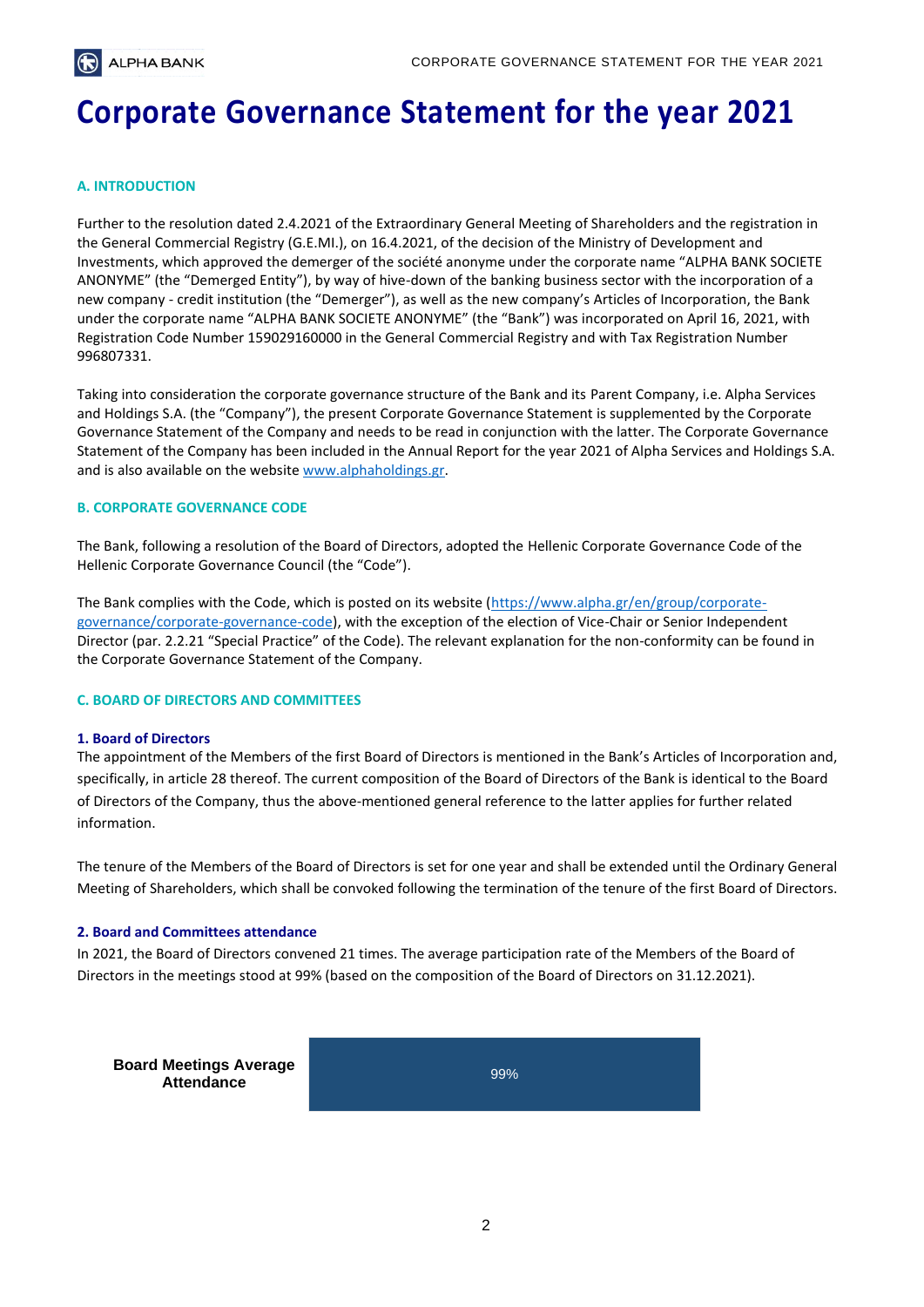#### **3. 2021 Board Members' Individual Attendance Rates at Meetings**

| <b>Board of Directors</b>                                                    |      | <b>Audit Committee</b>   | <b>Risk Management</b><br><b>Committee</b> | Remuneration<br><b>Committee</b> | Corporate<br>Governance,<br><b>Sustainability and</b><br><b>Nominations</b><br><b>Committee</b> |
|------------------------------------------------------------------------------|------|--------------------------|--------------------------------------------|----------------------------------|-------------------------------------------------------------------------------------------------|
| <b>Number of meetings</b>                                                    | 21   | 8                        | 10                                         | 9                                | 8                                                                                               |
| Chair<br>(Non-Executive Member)                                              |      |                          |                                            |                                  |                                                                                                 |
| <b>Vasileios T. Rapanos</b>                                                  | 100% |                          |                                            |                                  |                                                                                                 |
| <b>Executive Members</b>                                                     |      |                          |                                            |                                  |                                                                                                 |
| <b>Vassilios E. Psaltis</b><br><b>CEO</b>                                    | 100% | $\overline{\phantom{a}}$ | $\overline{\phantom{a}}$                   | $\overline{a}$                   | $\overline{a}$                                                                                  |
| <b>Spyros N. Filaretos</b><br>General Manager -<br>Growth and Innovation     | 100% |                          |                                            |                                  |                                                                                                 |
| <b>Non-Executive Members</b>                                                 |      |                          |                                            |                                  |                                                                                                 |
| <b>Efthimios O. Vidalis</b>                                                  | 100% | 100%                     |                                            | $\blacksquare$                   | 88%                                                                                             |
| <b>Artemios Ch. Theodoridis</b><br>(until 17.6.2021)                         | 100% |                          |                                            |                                  |                                                                                                 |
| <b>Independent Non-Executive Members</b>                                     |      |                          |                                            |                                  |                                                                                                 |
| <b>Dimitris C. Tsitsiragos</b>                                               | 100% | ÷,                       | 90%                                        | 100%                             | -                                                                                               |
| Jean L. Cheval                                                               | 100% | $\blacksquare$           | 100%                                       | 100%                             | $\blacksquare$                                                                                  |
| Carolyn G. Dittmeier                                                         | 100% | 100%<br>C                | $\blacksquare$                             | $\blacksquare$                   | 100%                                                                                            |
| Richard R. Gildea                                                            | 90%  | $\overline{\phantom{a}}$ | 90%                                        | 100%<br>C                        | $\overline{a}$                                                                                  |
| <b>Elanor R. Hardwick</b>                                                    | 100% | 100%                     |                                            |                                  | 100%<br>C<br>(as of 30.9.2021)<br>М<br>(until 30.9.2021)                                        |
| Shahzad A. Shahbaz                                                           | 90%  |                          |                                            |                                  | 88%<br>M<br>(as of 30.9.2021)<br>C<br>(until 30.9.2021)                                         |
| Jan A. Vanhevel                                                              | 100% | 88%                      | 100%<br>C                                  |                                  |                                                                                                 |
| <b>Non-Executive Member</b><br>(pursuant to the provisions of Law 3864/2010) |      |                          |                                            |                                  |                                                                                                 |
| <b>Johannes Herman</b><br>Frederik G. Umbgrove                               | 100% | 100%                     | 100%                                       | 100%                             | 100%                                                                                            |
| C: Chair<br>M: Member<br>: The Member does not participate in this Committee |      |                          |                                            |                                  |                                                                                                 |

#### **4. Committees of the Board of Directors**

#### **AUDIT COMMITTEE**

The Committee has been established and operates in accordance with all applicable laws and regulations. The Audit Committee currently constitutes a Committee of the Board of Directors and its Members were appointed through the Bank's Articles of Incorporation that were included in the notarial deed for the Hive-Down. The tenure of the Members of the first Audit Committee is set for one year and shall be extended until the Ordinary General Meeting of Shareholders which shall be convoked following the termination of the tenure of the first Board of Directors.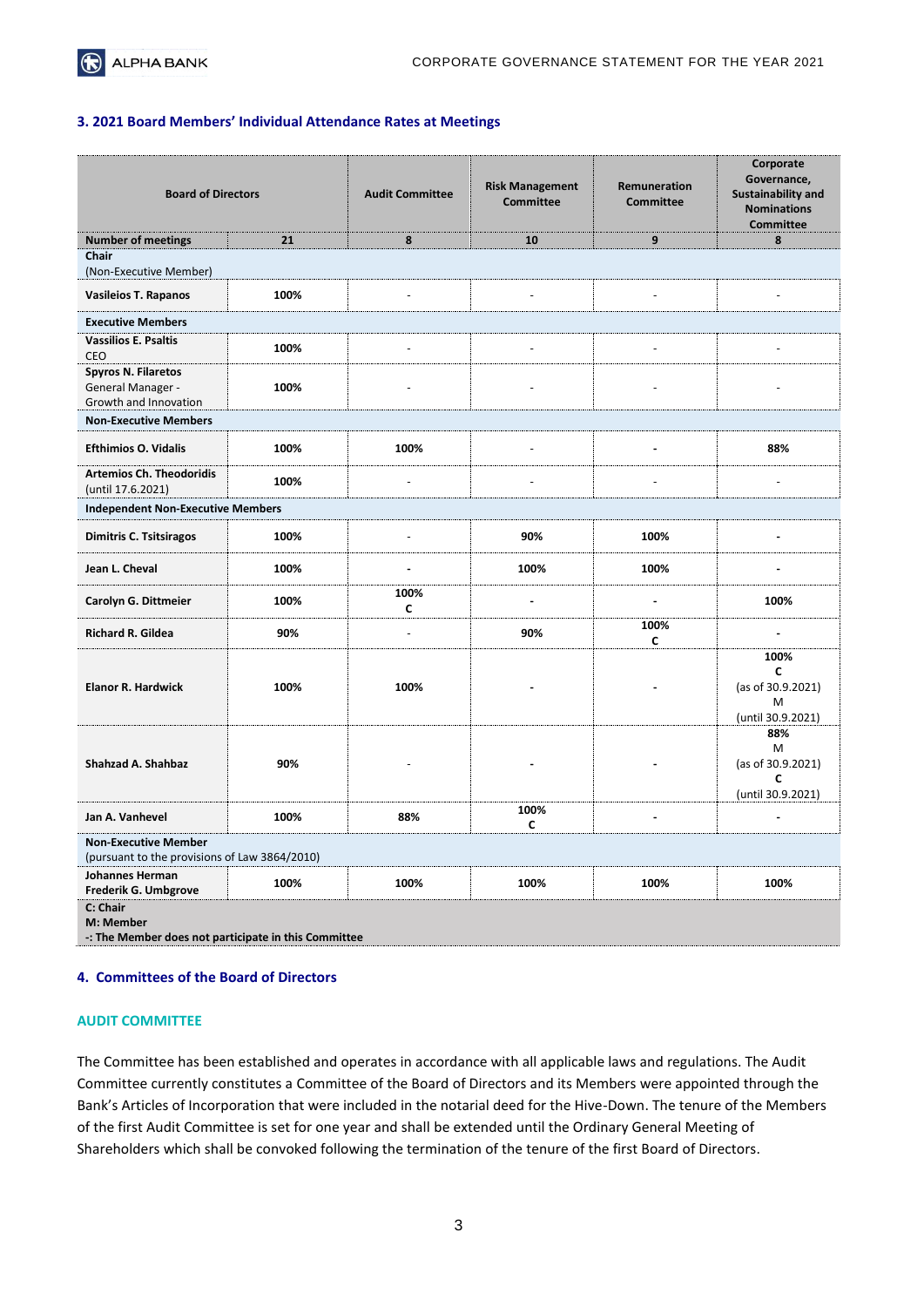

The Members of the Audit Committee fulfil the requirements of article 44 of Law 4449/2017, as in force; in particular, they have a proven excellent track record of knowledge of the banking and financial sector in general.

| Chair:                                     | Carolyn G. Dittmeier                         |
|--------------------------------------------|----------------------------------------------|
| Number of Members (including the Chair):   |                                              |
| Number of meetings in 2021:                |                                              |
| Average participation rate of the Members: | 98% (based on the Committee's composition on |
|                                            | 31.12.2021)                                  |

# **AUDIT COMMITTEE COMPOSITION**

| Independent Non-         | Non-Executive  |
|--------------------------|----------------|
| <b>Executive Members</b> | <b>Members</b> |
| 60%                      | 40%            |

*(Based on the composition of the Audit Committee on 31.12.2021)*

The specific duties and responsibilities of the Audit Committee are set out in its Charter, which is posted on the Bank's website [\(https://www.alpha.gr/en/group/corporate-governance/commitees\)](https://www.alpha.gr/en/group/corporate-governance/commitees).

# **During 2021 the main activities of the Committee, among others, were the following:**

- Evaluated the following reports for the year 2020 which were submitted to the Bank of Greece:
	- − the Annual Report of the Internal Audit Division on the Internal Control System of the Bank for the previous year, as per the Bank of Greece Governor's Act 2577/9.3.2006,
	- − the Annual Report of the Compliance Division as per the Bank of Greece Governor's Act 2577/9.3.2006,
	- the Annual Report of the Compliance Officer on Anti-Money Laundering and Combating the Financing of Terrorism,
	- − the evaluation of the adequacy and effectiveness of the Anti-Money Laundering and Combating the Financing of Terrorism Policy,
	- − the evaluation of the adequacy and effectiveness of the Internal Control System of the Alpha Bank Group by the Internal Audit Division, the Compliance Division and the Management,
	- − the Independent Assessment Report regarding the custody of Alpha Bank's customer assets.
- Was informed of the quarterly activity reports of the Internal Audit Division and the Compliance Division of the Bank, based on the plans previously endorsed by the Audit Committee.
- Submitted to the Board of Directors for approval the fees of Deloitte Certified Public Accountants S.A. and of SOL S.A. for the statutory audit of the Financial Statements of Alpha Bank S.A. and its respective Subsidiaries for the year 2021 and for the issuance of a tax certificate.
- Reviewed and endorsed the reappointment of the Statutory Certified Auditor (Deloitte) for the statutory and tax audit of Alpha Bank for the next five years.
- Reviewed the annual Financial Statements preparation for Alpha Bank S.A. and the Group for the year 2020 as well as the Press Release regarding the Annual 2020 Group's results, prior to their submission to the Board of Directors for approval.
- Reviewed the Statutory Certified Auditors' Audit Plan for 2021 with reference to the planned audit approach, the key audit matters and risks, the audit standards and regulation, etc. and evaluated the internal control issues regarding financial reporting processes identified by the Statutory Certified Auditor as well as the adequacy of the responses provided by the Management.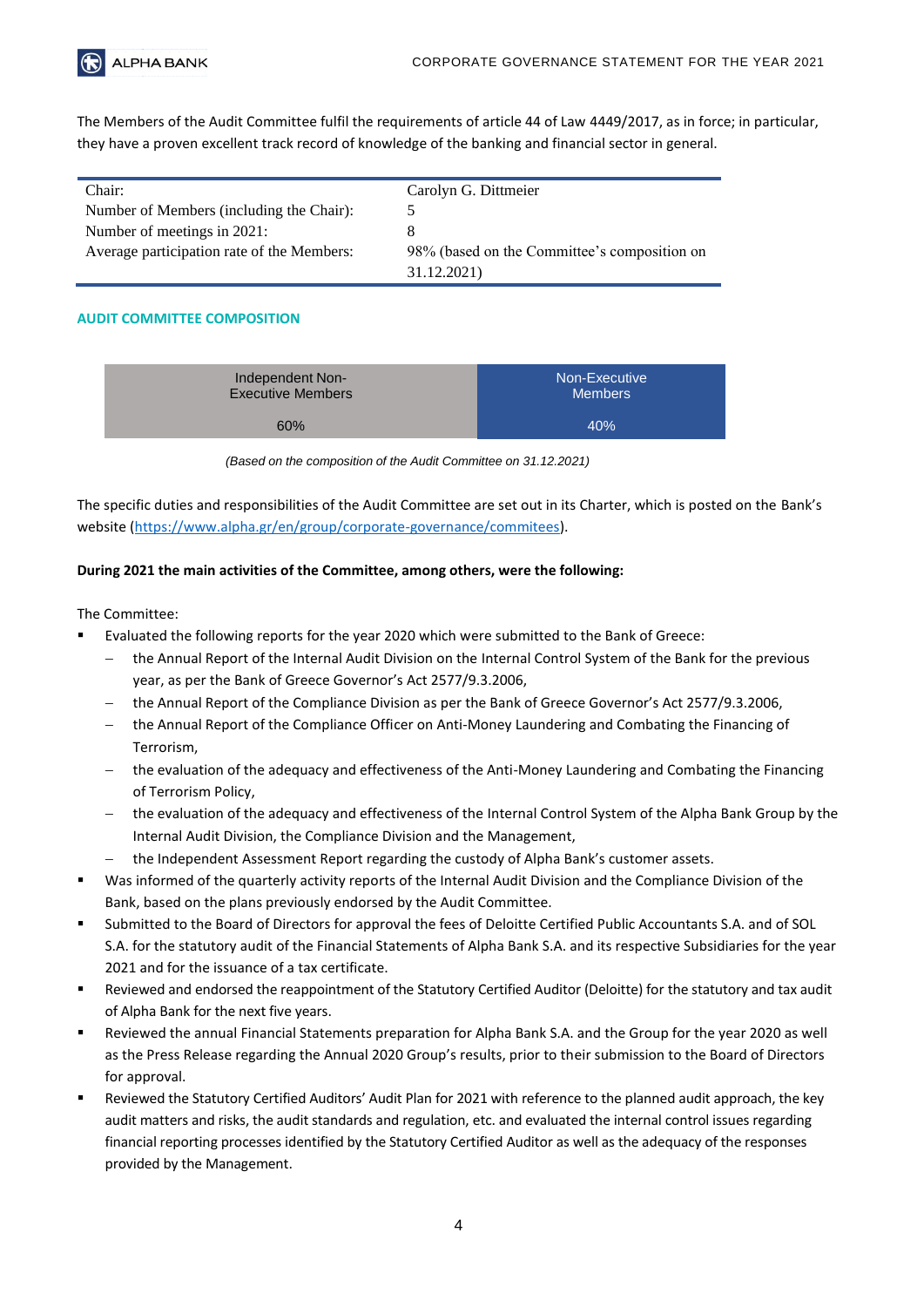

- Reviewed the Non-Audit Services provided to the Bank by the Statutory Certified Auditor, on the basis of the Manual of the Bank on the Assignment of Non-Audit Services to Auditors.
- Monitored the procedure followed for the drafting of the Non-Financial Information Report and the Sustainability Report for the year 2020, in accordance with Laws 4548/2018 and 4403/2016, and, subsequently, endorsed the said Reports and submitted them for approval by the Board of Directors.

# Regarding the Subsidiaries, the Audit Committee:

- Aiming at further enhancing corporate governance and the collaboration among the Subsidiaries, launched a series of videoconference meetings with the Audit Committees of the Subsidiaries. In this context, meetings with the Members of the Audit Committee of Alpha Bank Cyprus Ltd, Alpha Bank Romania S.A., Alpha Bank London Ltd and Alpha Astika Akinita S.A. took place.
- Reviewed their Annual and Semi-Annual Activity Reports regarding the fulfillment of their responsibilities.

During 2021, the Audit Committee met jointly with the Risk Management Committee once.

# **RISK MANAGEMENT COMMITTEE**

The Committee has been established and operates in accordance with all applicable laws and regulations. The Members of the current Risk Management Committee were appointed by the Board of Directors at its meeting of 16.4.2021.

| Chair:                                     | Jan A. Vanhevel                              |
|--------------------------------------------|----------------------------------------------|
| Number of Members (including the Chair):   |                                              |
| Number of meetings in 2021:                |                                              |
| Average participation rate of the Members: | 96% (based on the Committee's composition on |
|                                            | 31.12.2021)                                  |

#### **RISK MANAGEMENT COMMITTEE COMPOSITION**

| Independent Non-         | Non-Executive  |
|--------------------------|----------------|
| <b>Executive Members</b> | <b>Members</b> |
| 80%                      | 20%            |

*(Based on the composition of the Risk Management Committee on 31.12.2021)*

The specific duties and responsibilities of the Risk Management Committee are set out in its Charter, which is posted on the Bank's website ([https://www.alpha.gr/en/group/corporate-governance/commitees\)](https://www.alpha.gr/en/group/corporate-governance/commitees).

#### **During 2021 the main activities of the Committee, among others, were the following:**

- Reviewed on a monthly basis the progress made with regard to credit risk, liquidity risk, operational risk as well as with regard to capital adequacy, regulatory liquidity and supervisory issues.
- Was regularly updated on issues related to Cepal as well as on the Bank's Non-Performing Exposures (NPEs) Remedial Management Business Unit and its interaction with Cepal and reviewed the implementation of the carveout of the Wholesale and Retail Non-Performing Loans (NPLs) to Cepal.
- Reviewed the NPLs and NPEs Reduction Plan against the targets submitted to the Single Supervisory Mechanism (SSM) and was updated on the Alpha Bank Cyprus Ltd's NPEs portfolio and transaction developments.
- Evaluated the adequacy and effectiveness of the risk management policies and procedures of the Bank in terms of the undertaking, monitoring and management of risks.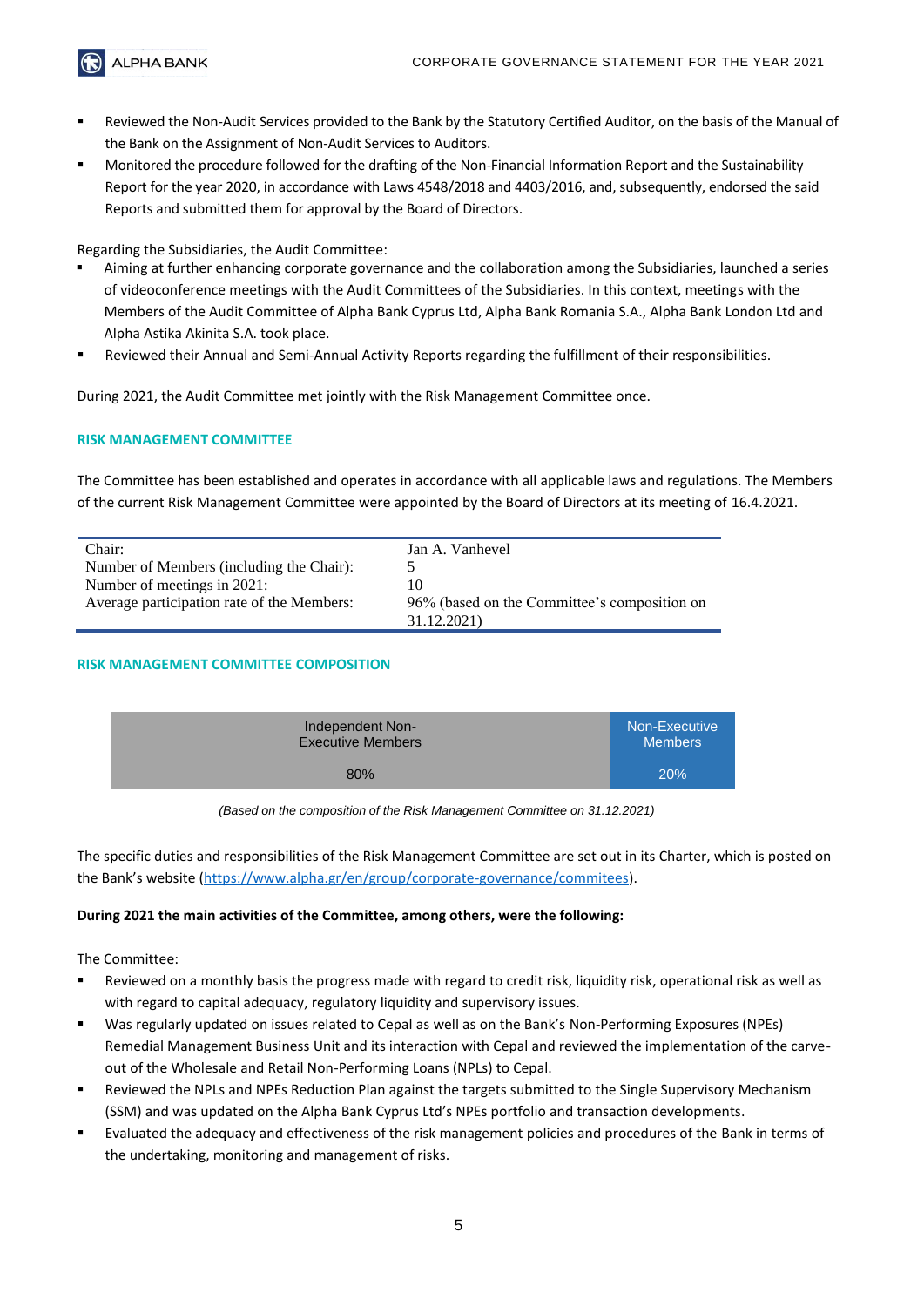**ALPHA BANK** 

- Endorsed the Climate-Related and Environmental Risk Questionnaire and resolved to submit it to the Board of Directors for approval in order for it to be further submitted to the SSM.
- Obtained updates about the Pillar I and Pillar II Capital Requirements for all risk types, credit risk and the achievement of the targets submitted to the SSM.
- Was informed of the publication of the results of the European Union-wide 2021 Stress Test which took place in July 2021.
- Was updated on a regular basis on the SSM and the Single Resolution Board (SRB) Agendas for 2021.
- Assessed the Annual Report of the Risk Management Business Unit for the year 2020, which was submitted to the Bank of Greece.

Regarding the Subsidiaries, the Risk Management Committee:

- Aiming at further enhancing corporate governance and the collaboration among the Subsidiaries, launched a series of videoconference meetings with the Risk Management Committees of the Subsidiaries abroad. In this context, meetings with the Members of the Risk Management Committee of Alpha Bank Cyprus Ltd, of Alpha Bank Romania S.A. and of Alpha Bank London Ltd took place.
- Reviewed the Annual Activity Reports for 2020 and the Semi-Annual Activity Reports for 2021 prepared by the Risk Management Committees of the Subsidiaries.

#### **REMUNERATION COMMITTEE**

The Committee has been established and operates in accordance with all applicable laws and regulations. The Members of the current Remuneration Committee were appointed by the Board of Directors at its meeting of 16.4.2021.

| Chair:                                     | Richard R. Gildea                                            |
|--------------------------------------------|--------------------------------------------------------------|
| Number of Members (including the Chair):   |                                                              |
| Number of meetings in 2021:                |                                                              |
| Average participation rate of the Members: | 100% (based on the Committee's composition<br>on 31.12.2021) |

#### **REMUNERATION COMMITTEE COMPOSITION**

| Independent Non-         | Non-Executive  |
|--------------------------|----------------|
| <b>Executive Members</b> | <b>Members</b> |
| 75%                      | 25%            |

*(Based on the composition of the Remuneration Committee on 31.12.2021)*

The specific duties and responsibilities of the Remuneration Committee are set out in its Charter, which is posted on the Bank's website ([https://www.alpha.gr/en/group/corporate-governance/commitees\)](https://www.alpha.gr/en/group/corporate-governance/commitees).

#### **During 2021 the main activities of the Committee, among others, were the following:**

- Reviewed and proposed to the Board of Directors the approval of:
	- the Expenses Policy for the Non-Executive Members of the Board of Directors,
	- the amended Senior Executives Severance Payment Policy,
	- the Remuneration Committee Charter,
	- − the salary ranges for Senior Executives, Key Function Holders and other Executives.
- Endorsed the Performance Incentive Program 2020 Bonus Pool as well as the respective Bonus Allocation and recommended to the Board of Directors the approval thereof.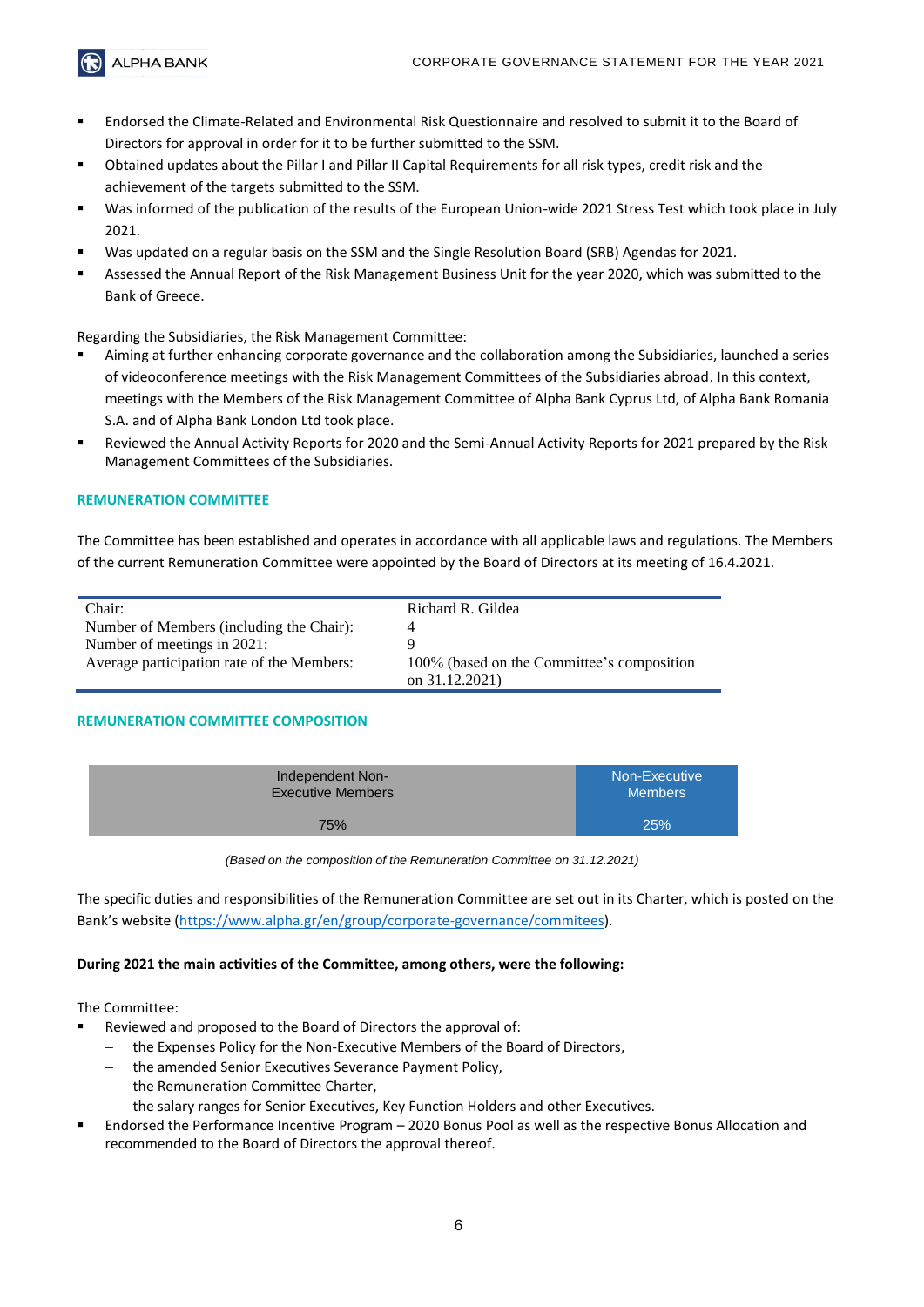**ALPHA BANK** 

- Endorsed the 2020 Sales Incentive Program Bonus Allocation to Branch Employees as well as the 2021 Sales Incentive Program Targets and the conditional bonus allocation for the First Half and the Third Quarter of 2021 and recommended to the Board of Directors the approval thereof.
- Resolved to recommend to the Board of Directors the approval of the allocation of Stock Options to Material Risk Takers, including the Senior Managers under the Bonus Ban Perimeter.
- Reviewed the list of Material Risk Takers for 2020.
- Reviewed the 2020 Evaluation Scorecards and the 2021 objective-setting Scorecards of the General Managers and of the Key Function Holders.
- Provided input to the Corporate Governance, Sustainability and Nominations Committee regarding the Policy for the Evaluation of Senior Executives and Key Function Holders.
- Finalized the remuneration amounts of the Members of the Board of Directors for the financial year 2021.
- Was updated on the Job Evaluation Framework developed by the Human Resources Unit.
- Was updated on the Voluntary Separation Scheme, which the Bank announced on September 17, 2021.

Regarding the Subsidiaries, the Remuneration Committee:

- Reviewed the Annual Activity Reports for the year 2020 of the Remuneration Committees of the Subsidiaries.
- Reviewed the annual remuneration amounts of the Non-Executive Members of the Boards of Directors of the Subsidiaries for the year 2021.
- Reviewed the Minutes of the Remuneration Committees of Alpha Bank Romania S.A. and Alpha Bank London Ltd.
- Was updated on Alpha Bank Romania S.A.'s Total Human Resources Turnover Action Plan.

#### **CORPORATE GOVERNANCE, SUSTAINABILITY AND NOMINATIONS COMMITTEE (FORMER CORPORATE GOVERNANCE AND NOMINATIONS COMMITTEE)**

The Committee has been established and operates in accordance with all applicable laws and regulations. The Members of the current Corporate Governance, Sustainability and Nominations Committee were appointed by the Board of Directors at its meeting of 16.4.2021.

| Chair:                                     | Elanor R. Hardwick                           |
|--------------------------------------------|----------------------------------------------|
| Number of Members (including the Chair):   |                                              |
| Number of meetings in 2021:                |                                              |
| Average participation rate of the Members: | 95% (based on the Committee's composition on |
|                                            | 31.12.2021)                                  |

#### **CORPORATE GOVERNANCE, SUSTAINABILITY AND NOMINATIONS COMMITTEE COMPOSITION**

| Independent Non-         | Non-Executive  |
|--------------------------|----------------|
| <b>Executive Members</b> | <b>Members</b> |
| 60%                      | 40%            |

*(Based on the composition of the Corporate Governance, Sustainability and Nominations Committee on 31.12.2021)*

The specific duties and responsibilities of the Corporate Governance, Sustainability and Nominations Committee are set out in its Charter, which is posted on the Bank's website ([https://www.alpha.gr/en/group/corporate](https://www.alpha.gr/en/group/corporate-governance/commitees)[governance/commitees\)](https://www.alpha.gr/en/group/corporate-governance/commitees).

#### **During 2021 the main activities of the Committee, among others, were the following:**

The Committee:

Identified and recommended for approval by the Board of Directors candidates to fill vacancies in the Board of Directors; in particular, it recommended the appointment of Ms. E.M. Andriopoulou as Non-Executive Member of the Board of Directors, with effect as of 1.1.2022.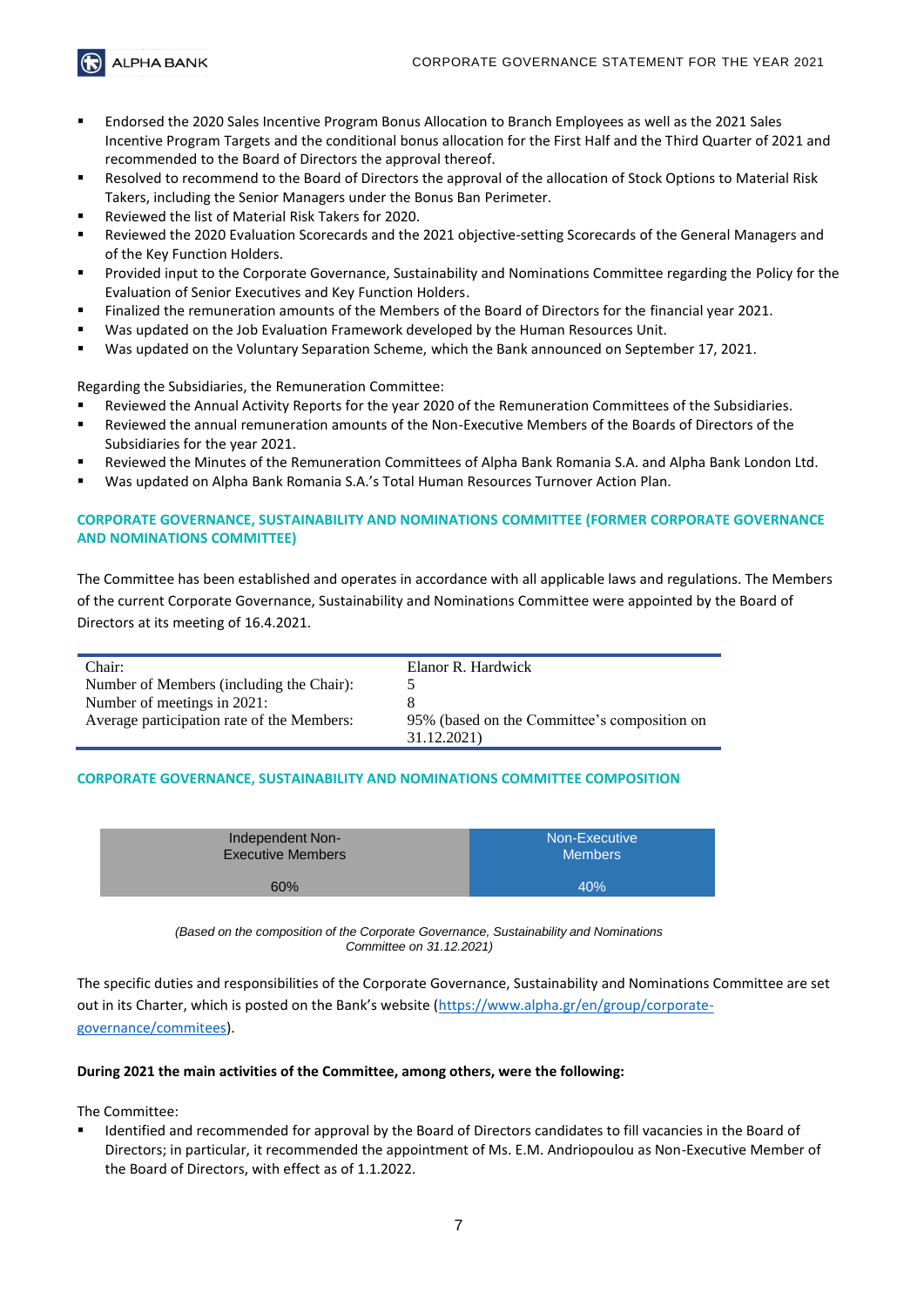**ALPHA BANK** 

- Reviewed and proposed to the Board of Directors the approval of:
	- the Committees' Charters;
	- the Suitability and Nomination Policy for the Members of the Board of Directors and Key Function Holders;
	- the Suitability and Nomination Process for the Members of the Board of Directors;
	- the Diversity Policy;
	- the Induction and Training Policy for the Members of the Board of Directors;
	- the Policy for the Evaluation of Senior Executives and Key Function Holders;
	- the Policy for the Succession Planning of Senior Executives and Key Function Holders.
- Recommended to the Board of Directors the approval of the adoption of the Hellenic Corporate Governance Code.
- Confirmed, after reviewing the independence criteria, that the Independent Non-Executive Members fulfil all the criteria for being Independent Non-Executive Members of the Board of Directors, in accordance with Law 4706/2020 on corporate governance, the Articles of Incorporation and the Hellenic Corporate Governance Code, as in force.
- Recommended to the Board of Directors the approval of changes to the Organizational Chart of the Bank.
- Approved the Collective Board Evaluation Questionnaire and the Individual Self-Evaluation Questionnaire, in the context of the Board of Directors' evaluation.
- Was informed of the assessment of the effectiveness of the Bank's approach to Corporate Governance conducted by Nestor Advisors.
- Was informed of a letter from the HFSF on the third Corporate Governance review and the Board evaluation recommendations implementation process.
- Was informed of Environmental, Social, and Governance (ESG) issues and, in particular, of the proposed Environmental, Social and Governance (ESG) Framework.

Regarding the Subsidiaries, the Corporate Governance, Sustainability and Nominations Committee:

- Reviewed the 2020 Annual and the 2021 Semi-Annual Activity Reports of the Subsidiaries' Nomination Committees and Boards of Directors.
- Reviewed the composition of the Subsidiaries' Boards of Directors and their Committees and was informed of any changes therein.
- Was informed of a series of meetings with Subsidiaries in Greece and abroad conducted via videoconference by the Secretariat of the Board of Directors in order to discuss issues relevant to Corporate Governance.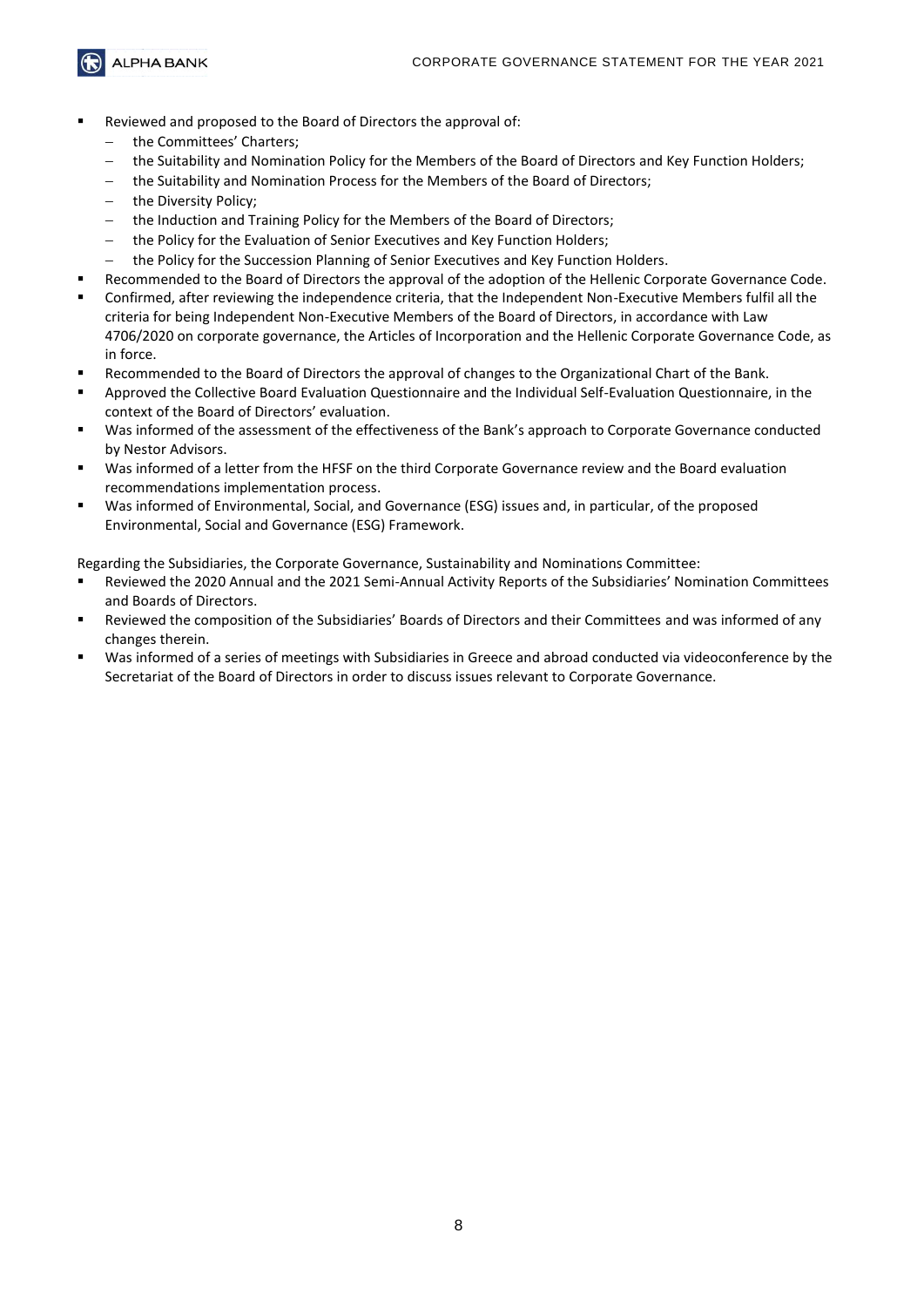

#### **D. MANAGEMENT COMMITTEES**

#### **1. Executive Committee**

In accordance with Law 4548/2018 and the Bank's Articles of Incorporation, the Board of Directors has established an Executive Committee.

The Executive Committee acts as a collective corporate body of the Bank. The Committee's composition, responsibilities, competencies, decision-making process and its overall operation are set by the Board of Directors.

The current composition of the Executive Committee of the Bank is identical to the Executive Committee of the Company, thus the above-mentioned general reference to the latter applies for further information thereon.

#### **2. General Manager-level Management Committees**

#### **2.1 Assets-Liabilities Management Committee (ALCo)**

| Frequency of meetings: | Once a fortnight or ad hoc, following a |
|------------------------|-----------------------------------------|
|                        | proposal by a Member with voting rights |

The Committee:

- decides on matters regarding the management of Asset-Liability and cash management issues, i.e. liquidity, hedging strategy, capital structure, proposals for new products/services or modification of existing products/services, products pricing, risk monitoring and control, portfolios, etc.
- assesses financial risks and decides on the risk hedging strategy and actions, taking into account (current and, according to forecasts, future) market conditions, the Regulatory Framework and the Supervisory Indicators.

#### **2.2 Troubled Assets Committee**

| Frequency of meetings: | At least quarterly or ad hoc, following a proposal |
|------------------------|----------------------------------------------------|
|                        | by a Member with voting rights                     |

- formulates and approves the Wholesale and the Retail Banking Non-Performing Loans management strategy and forwards it to the Credit Risk Committee for approval and to the Risk Management Committee, if necessary.
- evaluates and approves the amendments to the Service Level Agreements and forwards them to the Risk Management Committee and the Board of Directors, if necessary.
- formulates, evaluates and approves the Wholesale and the Retail Banking Non-Performing Loans strategy and forwards it to the Credit Risk Committee for approval and for information purposes to the Risk Management Committee, if necessary.
- performs the initial approval of the annual budget, the Business Plans and the objectives set for the NPEs Strategy, Recovery and Monitoring (NSRM) Division and the Servicers. The above are forwarded to the Executive Committee and to the Board of Directors for the final approval, if necessary.
- approves proposals for the sale of NPEs portfolios in terms of operational feasibility and relevance to the Business Plan and the budget of the NSRM Division. The above proposals are forwarded for approval to the Executive Committee or to the Board of Directors, if necessary.
- formulates and approves the available types of settlements/restructurings and the final arrangements concerning Wholesale and Retail Banking Customers with loans in arrears and performs the periodic monitoring and evaluation of the effectiveness of their assessment.
- plans, approves, monitors and evaluates the pilot programs for arrangements/settlements applied by the Servicers.
- sets out the criteria for examining the long-term viability of the proposed arrangements and/or final settlements.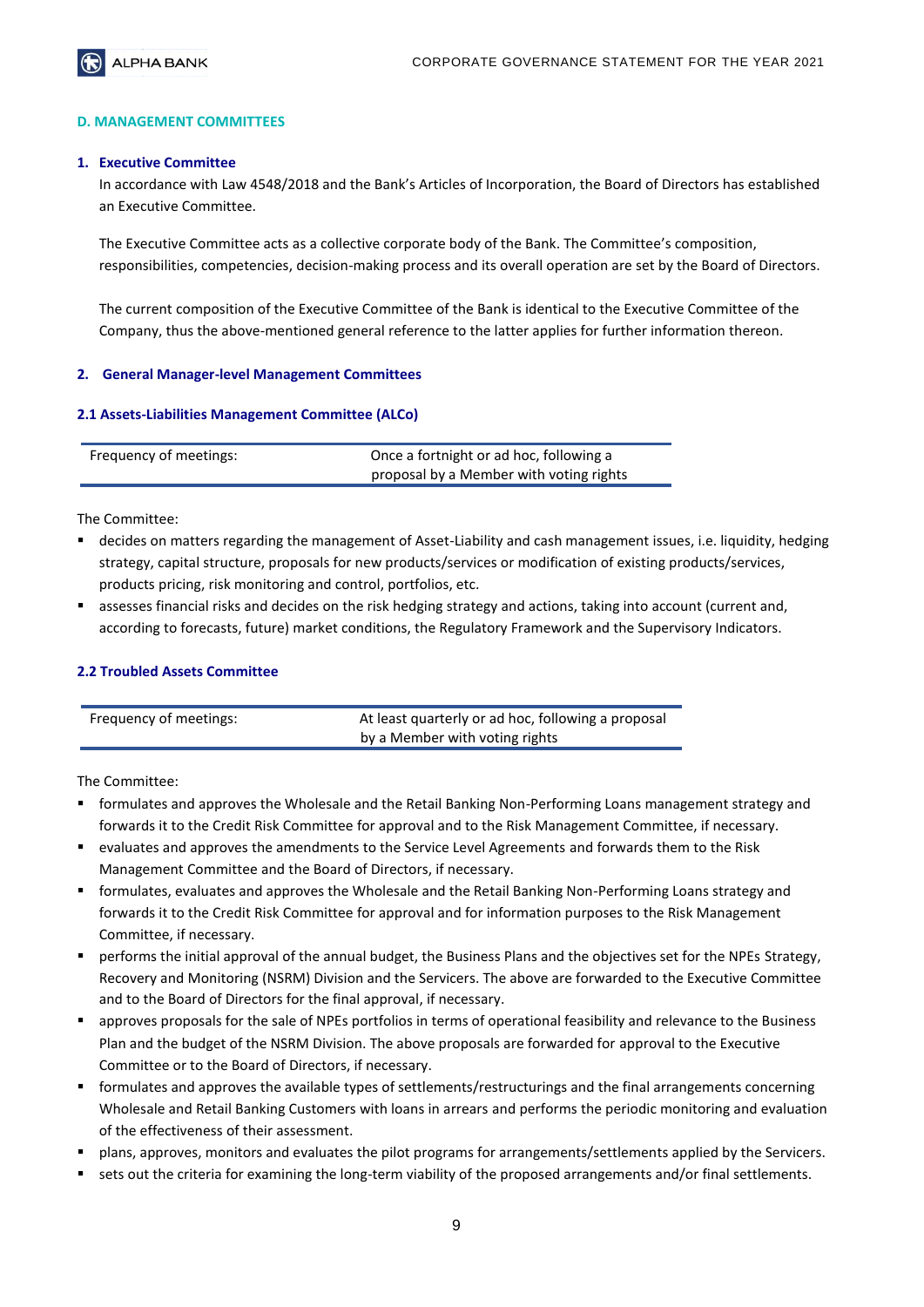$\bigodot$  ALPHA BANK

- monitors, checks and evaluates the progress towards the approved budget, Business Plans and targets set for the NSRM Division and the Servicers in Greece and abroad.
- submits the necessary proposals for the modification of the operational plans and the budget of proposals to the Credit Risk Committee and to the Risk Management Committee, if necessary.
- approves the operational considerations (subject to approval by the Executive Committee and the Board of Directors) for assigning the management of NPEs portfolios to outsourcers/Servicers approved by the Bank of Greece.
- provides the initial approval of the operational feasibility of the proposals submitted by the NSRM Division for the assignment of a project to consultants, subject to the final approval of the Cost Control Committee.
- approves reports on the management of NPEs to be submitted to the European Central Bank and to the Hellenic Financial Stability Fund.
- coordinates the activities of the Troubled Assets Committees of Group Companies abroad.

# **2.3 REO Committee I**

| Frequency of meetings: | Quarterly or ad hoc, following a relevant |
|------------------------|-------------------------------------------|
|                        | request submitted by one of its regular   |
|                        | Members with voting rights                |
|                        |                                           |

The Committee:

■ determines and monitors the strategy of acquisition, management, development and sale of Real Estate which is either under the Bank's or the Group's ownership or examined to be acquired by the Bank or the Group.

# **2.4 Operational Risk and Internal Control Committee**

| Frequency of meetings: | At least quarterly or ad hoc, following a |
|------------------------|-------------------------------------------|
|                        | relevant request submitted by one of its  |
|                        | regular Members with voting rights        |
|                        |                                           |

The Committee:

- ensures that the appropriate organizational structure, processes, methodologies and infrastructure to manage operational risk are in place;
- is regularly updated on the operational risk profile of the Group and the results of the operational risk assessment process;
- reviews recommendations for minimizing operational risk:
- approves the operational risk provisions on Third Party Lawsuits against the Bank;
- approves the authorization limits of the Committees responsible for the management of operational risk events of the Bank and the Group Companies;
- reviews the operational risk events whose financial impact exceeds the limits of the other Committees:
- is updated on the operational risk regulatory requirements as well as on the regulatory findings which are identified via internal and external audits and assesses the action plans proposed for their mitigation;
- is informed of issues raised by the Internal Audit Division, concerning high operational risk areas and required corrective actions in order to reduce operational risk;
- takes cognizance of and decides upon issues related to Operational Risk and the Internal Control Framework.

#### **2.5 Credit Risk Committee**

| Frequency of meetings: | Every month or ad hoc, following a proposal |
|------------------------|---------------------------------------------|
|                        | by one of its Members                       |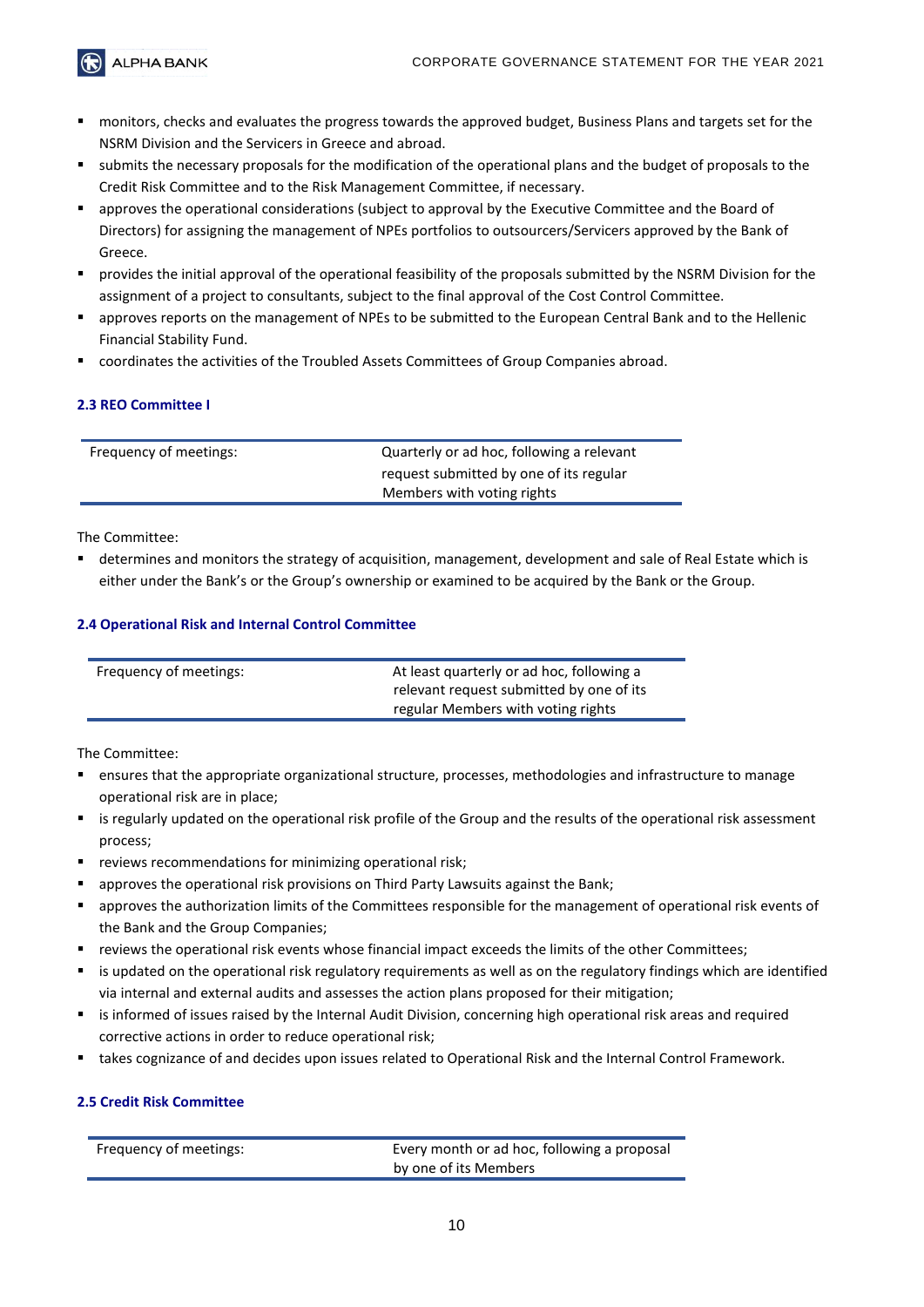

The Committee:

- assesses the adequacy and efficiency of the credit risk management policy and procedures of the Bank and the Group and plans the required corrective actions;
- approves and monitors the Bank's and the Group's Credit Risk Appetite;
- reviews and updates the Group credit risk policies as per the Bank's Credit Risk Appetite;
- reviews periodically the development of credit risk by sector and geographic area and of concentration risk where the Group operates;
- reviews the reports of the Risk Management Units submitted to the Board of Directors and the Risk Management Committee;
- reviews the Troubled Assets Committee's reports:
- reviews the progress against the annual targets submitted through the Business Plan to the Single Supervisory Mechanism (SSM), in the framework of the management of NPEs and NPLs;
- approves the Wholesale and Retail Credit Policy Manuals;
- **■** approves the Group Credit Risk Policies as well as the Group Credit Monitoring Framework;
- approves the Group's Write-offs;
- approves the development and update of the Credit Risk Models and the relevant Governance Framework for the Credit Risk Model Management Policy;
- approves the methodology for the calculation of provisions of impairments [Expected Credit Loss (ECL) Methodology];
- approves the quarterly impairment provisions;
- is informed of the most important findings resulting from the conduct of credit reviews by the Credit Control Division;
- is informed of the strategy for the management of arrears, arrears regulations and the Group's Arrears Committees, approved by the Troubled Assets Committee.
- reviews the results of the Stress Tests:
- reviews the results of external evaluation processes, including the Supervisory Review and Evaluation Process (SREP), the Single Resolution Board (SRB) process, the SSM Audits, the European Banking Authority (EBA) Stress Tests, and decides on required actions for issues stemming therefrom;
- reviews financial and risk monitoring and reporting issues (e.g. Pillar III disclosures, IFRS 9 reports, impairments);
- is informed and reviews the progress of projects related to supervisory guidelines (e.g. new definition of default, provisioning calendar) as well as important projects for the Bank related to Credit Risk.

#### **2.6 Cost Control Committee**

| Frequency of meetings: | Once a fortnight or ad hoc, following a |
|------------------------|-----------------------------------------|
|                        | proposal by a Member with voting rights |

- approves the cost control policies;
- validates the proposed Capital Expenditures/Operating Expenses (CapEx/OpEx) budget prior to its submission to the Executive Committee for approval and the formulation proposal on the projects portfolio;
- examines and approves expense requests/projects' costs within the Committee's limits;
- reviews the cost evolution versus the Budget as well as mitigation actions in case of overruns;
- evaluates proposals on cost containment initiatives;
- assesses options to promote the Bank's cost-efficient operation;
- validates cost allocation rules among the Bank's Business Units.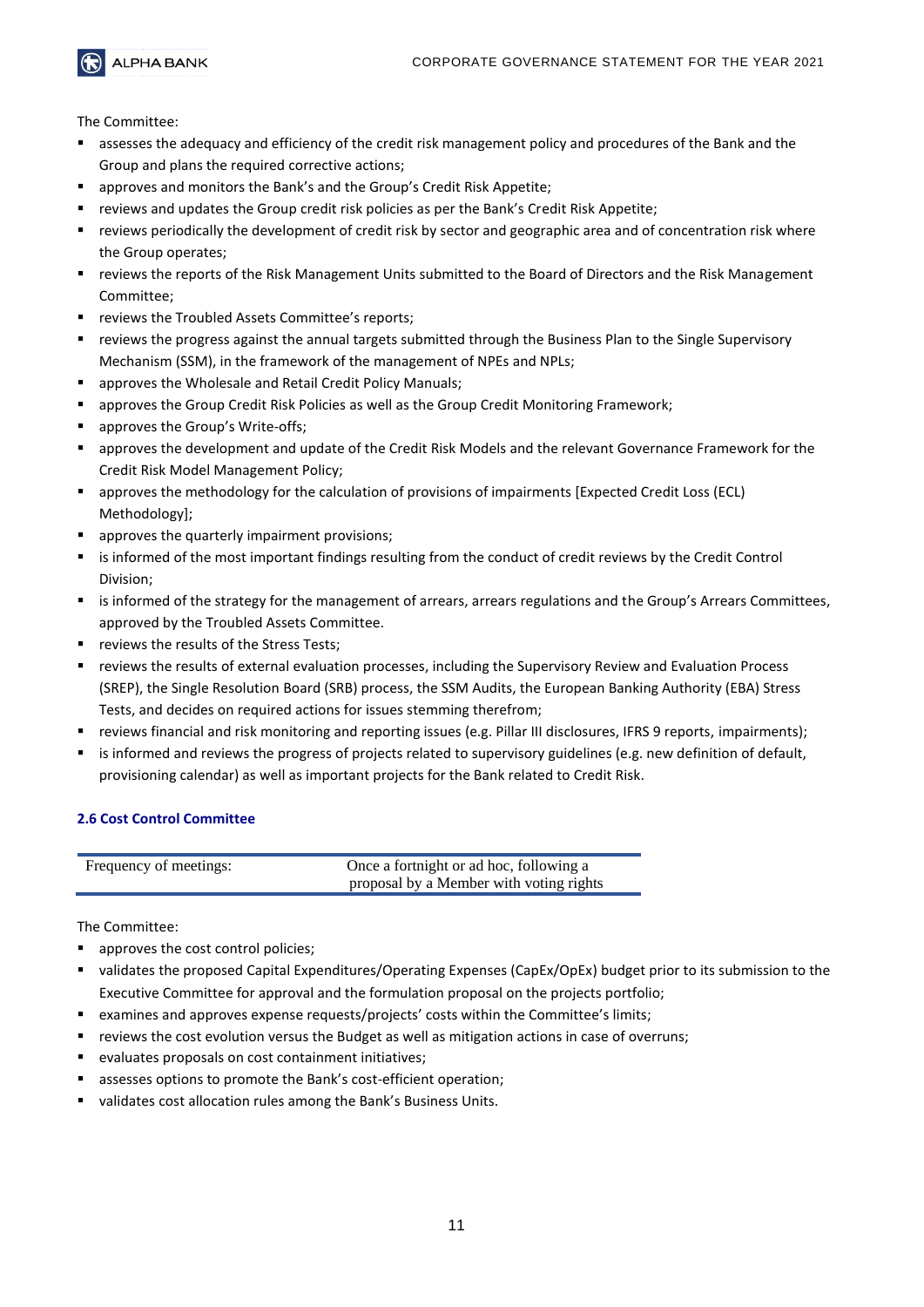

#### **2.7 Credit Committee I**

| Frequency of meetings: | At least twice a week |
|------------------------|-----------------------|
|                        |                       |

The Committee:

- decides, within its delegation limits, on the following:
- − Credit requests to companies or groups of connected companies, under the supervision of the General Manager of Wholesale Banking.
- − Risk issues of Credit Institutions, Central Governments, Transnational Organizations and Mediators under the responsibility of the Divisions supervised by the Executive General Manager of Treasury Management.
- − Retail Banking credit requests for new credits and periodic reviews of credit limits.
- − Credit requests of Individuals for personal/consumer and housing loans, for which an application is submitted through the Private Banking Division.
- − Credit requests of companies or groups of connected companies, with performing exposures under the management of the Private Banking Division.
- − Lending to companies or groups of connected companies of the International Network with Performing Exposures.

# **2.8 Arrears Committee I**

| Frequency of<br>meetings: | least once a week |
|---------------------------|-------------------|
|                           |                   |
|                           |                   |

The Committee:

- decides on Customers' requests under the management of the Arrears Units in Greece and in the countries where the Group operates, regarding the following portfolios:
	- − Wholesale Banking Greece
	- − Retail Banking Greece and
	- − Wholesale Banking International Network

# **2.9 Group Sustainability Committee**

| Frequency of meetings: | At least bi-monthly or following a relevant<br>request submitted by one of its regular |
|------------------------|----------------------------------------------------------------------------------------|
|                        | Members with voting rights                                                             |

- steers the Group's strategy and direction on sustainability and ESG-related topics, to support the sustainability and resilience of the Group's business model as well as to enable long-term value creation;
- agrees upon and proposes for endorsement by the Executive Committee and approval by the Board of Directors the Group's ESG Policy and its targets, including financial and non-financial Key Performance Indicators (KPIs), according to the established governance procedures;
- ensures that the aforementioned ESG targets and KPIs are aligned with and are incorporated into the Group's Risk Appetite Framework, the Business Plan and any relevant policies, through the implementation of an appropriate decision-making process and the approval of the responsible Bodies for the said policies;
- monitors the Group's sustainability performance against policy targets and benchmarks;
- monitors current and emerging ESG trends affecting the Group;
- proposes criteria for sustainable credit approvals, debt issuances and investments to be incorporated in the relevant policies;
- oversees the content of ESG-related non-financial disclosures, including the Non-Financial Report and the Sustainability Report;
- monitors the Group's alignment with ESG requirements, including regulatory expectations and Principles for Responsible Banking (PRB) commitments;